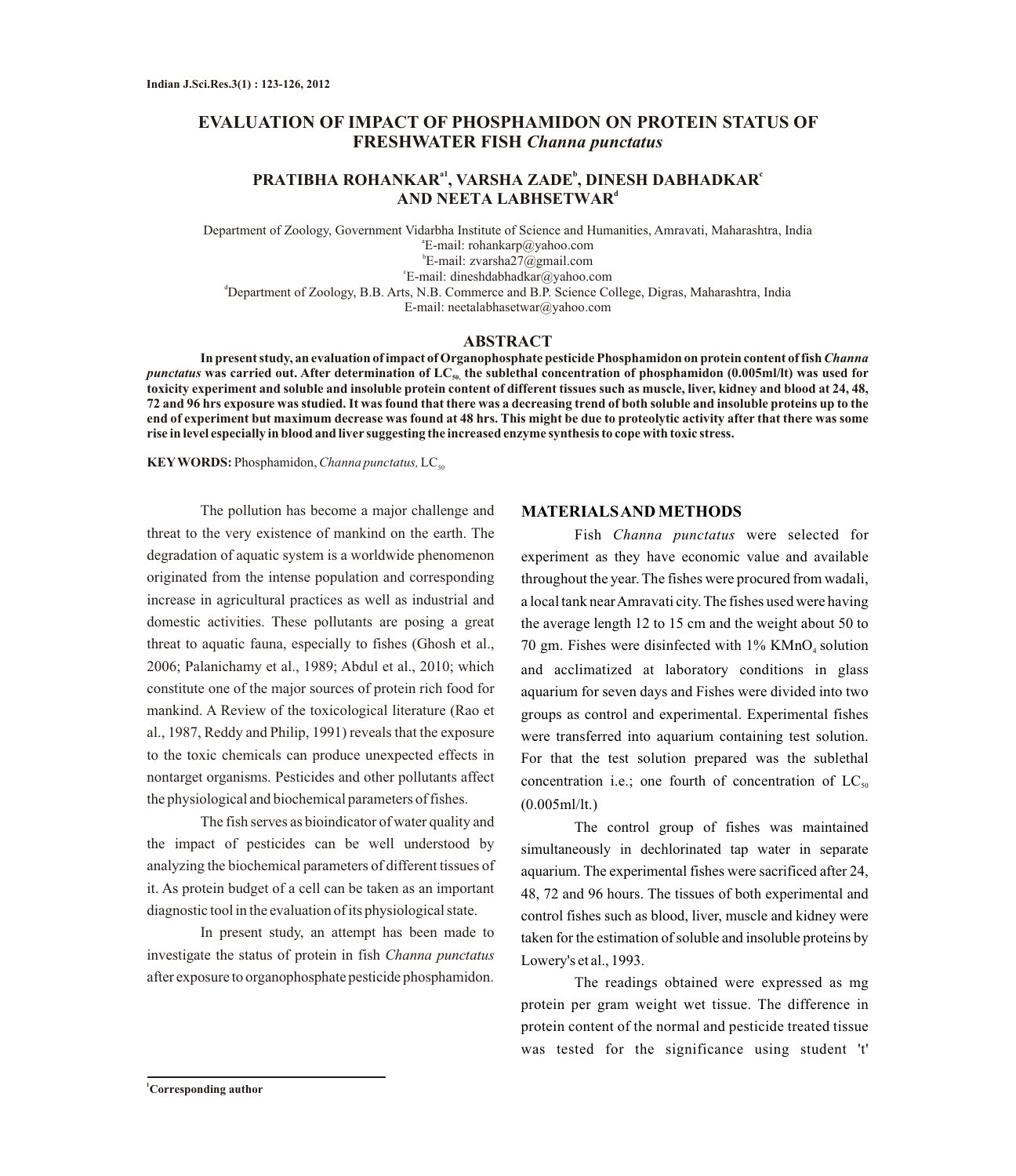test(Mahajan, 1997) and percent decrease or increase over the control was calculated for each value.

## **RESULTS AND DISCUSSION**

In present study, an attempt has been made to examine the sublethal toxic effect of organophosphate pesticide phosphamidon on protein metabolism in terms of tissue proteins in fish. There is significant decrease in both soluble and insoluble proteins in muscle, liver, kidney and blood tissues of the fish *Channa punctatus*  after 24 hours exposure relative to control. Maximum decrease for soluble and insoluble proteins is observed at 48 hours exposure in all the tissues but soluble protein in blood  $(-74.98\%)$  and in liver  $(-67.79\%)$  shows highest depletion in protein levels as compared to kidney

(-52.18%) and muscle (-42.00%) tissue. Insoluble proteins of blood  $(-74.11\%)$  and liver  $(-58.6\%)$  also show similar trend. After 48 hours there was gradual increase in both soluble and insoluble protein content and at 96 hours the protein content of all tissues was near about but less than the protein content of respective tissues of control fishes. The muscle and kidney tissue had pronounced decrease in protein level also at 72 hrs but at 96 hrs protein levels elevated (Table-1, Figure-1).

The survival ability of animals exposed to stress mainly depends on their protein synthetic potential. The degradation of protein suggests the increase in proteolytic activity and possible utilization of their products for metabolic purposes and cause damage to tissues. (Mastan and Rammayya, 2010). Similar decreasing trend was also

| S.<br>No.               | <b>Tissue</b> | protein<br>mg/ml | <b>Control</b>   | <b>Experimental</b> |                          |                  |                  |
|-------------------------|---------------|------------------|------------------|---------------------|--------------------------|------------------|------------------|
|                         |               |                  |                  | 24 <sub>hr</sub>    | 48hr                     | 72 <sub>hr</sub> | 96 <sub>hr</sub> |
|                         |               |                  | $35.41 \pm 1.24$ | $30.27 \pm 1.58$    | $20.47 \pm 1.86$         | $16.82 \pm 1.49$ | $30.44 \pm 1.41$ |
| 1                       | <b>Muscle</b> | <b>Soluble</b>   |                  | $(-14.5)$ ***       | $(-42.00)$               | $(-52.49)^*$     | $(-14.03)$       |
|                         |               |                  | 69.90±2.87       | 55.80±4.24          | 24.33±2.04               | 35.96±3.70       | $60.75 \pm 2.12$ |
|                         |               | <b>Insoluble</b> |                  | $(-20.17)$          | $(-65.19)$               | $(-48.55)$       | $(-13.90)$       |
|                         |               |                  | $56.6 \pm 1.61$  | $46.04 \pm 2.19$    | $26.13 \pm 1.80$         | $26.82 \pm 1.70$ | 34.67±3.42       |
| $\overline{2}$          | <b>Kidney</b> | <b>Soluble</b>   |                  | $(-15.67)$ ***      | $(-52.18)$               | $(-50.87)$       | $(-36.5)$        |
|                         |               |                  | $41.63 \pm 3.14$ | $24.02 \pm 1.58$    | 18.14±2.57               | $10.75 \pm 1.86$ | 26.60±2.33       |
|                         |               | <b>Insoluble</b> |                  | $(-42.16)$          | $(-56.32)$ **            | $(-74.11)$       | $(-35.94)$       |
|                         |               |                  | $66.98 \pm 1.73$ | 43.40±2.28          | $\overline{21.57}$ ±1.68 | $36.29 \pm 1.53$ | 47.00±1.16       |
| $\overline{\mathbf{3}}$ | Liver         | <b>Soluble</b>   |                  | $(-35.20)$ ***      | $(-67.79)$               | $(-45.81)$       | $(-29.82)$       |
|                         |               |                  | $51.07 \pm 2.71$ | 31.59±2.86          | $21.13 \pm 2.02$         | $36.67 \pm 1.92$ | 51.30±2.76       |
|                         |               | Insoluble        |                  | $(-38.14)$          | $(-58.62)$               | $(-28.19)$       | $(-0.45)$        |
|                         |               |                  | $61.05 \pm 2.09$ | 36.35±2.56          | $15.27 \pm 1.68$         | $35.73 \pm 2.33$ | 51.65±1.90       |
| $\overline{\mathbf{4}}$ | <b>Blood</b>  | <b>Soluble</b>   |                  | $(-40.45)$          | $(-74.98)$               | $(-41.47)$       | $(-15.39)$       |
|                         |               |                  | 44.72±2.40       | 28.48±1.73          | $11.55 \pm 1.31$         | 22.89±2.30       | $36.43 \pm 1.87$ |
|                         |               | <b>Insoluble</b> |                  | $(-36.31)$          | $(-74.17)$               | $(-48.81)$       | $(-18.53)$       |

**Table 1: Changes in protein level in different tissues in fish treated with sublethal concentration of Phosphamidon**

\*\*\*Indicates p<0.01, \*\* p<0.025, \*p<0.05, level of significance. values in parenthesis indicates % Change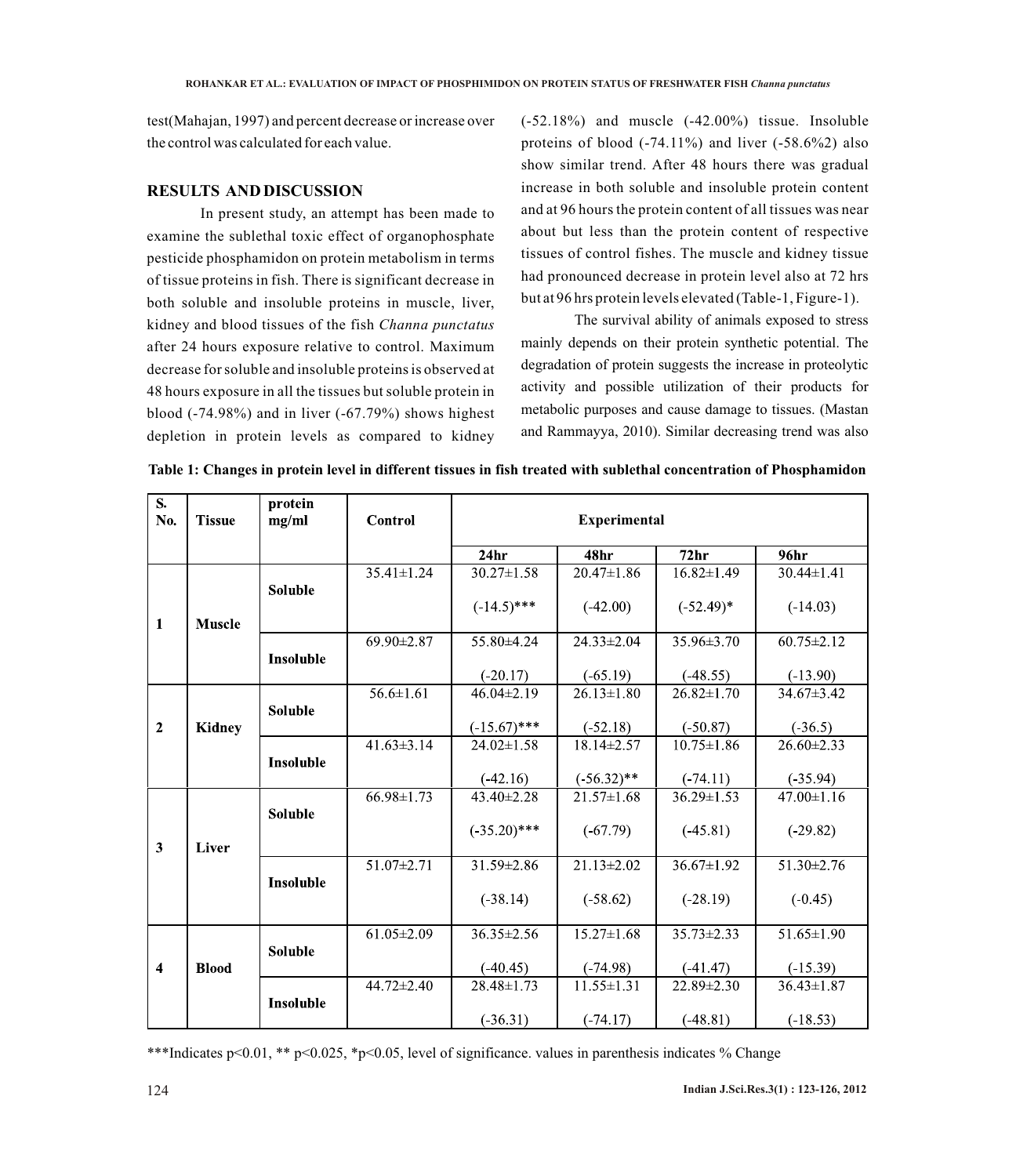